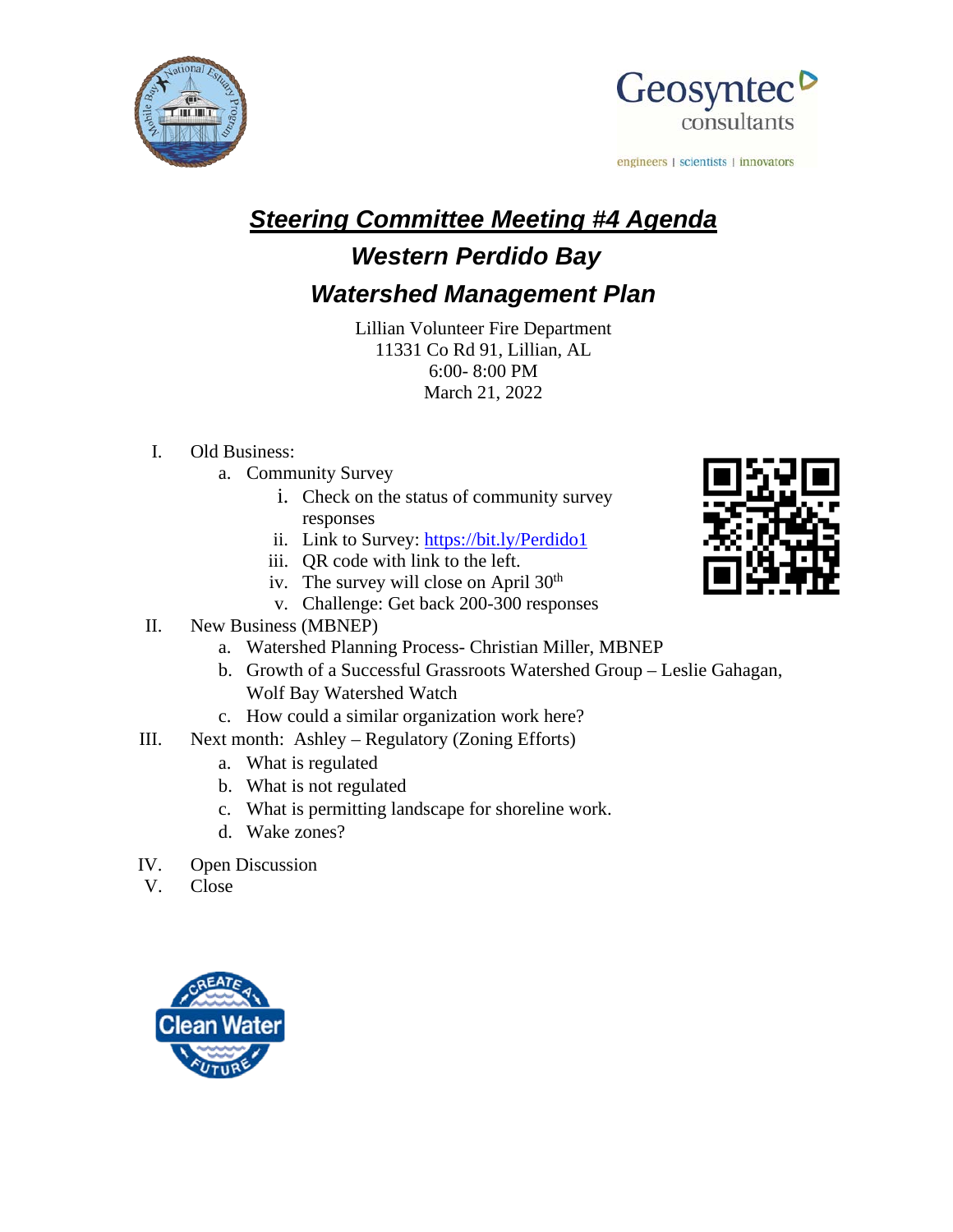



engineers | scientists | innovators

#### Minutes

In attendance: Cindy Rae Jones, Michael Cleveland, Leslie Gahagan, Ashley Campbell, Lani Cameron, Nathan Bartl, Gerry McManus, Wade Burcham, Randy Miller, Mary Kate Brown, Pete Garafola,

- Meeting started at 6:05 with a round of introductions.
- Reviewed the status of polling results. To date, there have been 90 respondents. Development and Sewer/SSOs are the primary concerns indicated so far.
- Steering Committee members will continue to push the poll out for responses. Baldwin County Sewer Service included the poll information in bill mailings that will go out starting this week.
- Next Christian reviewed the NEP's watershed planning process, the purpose and goals of watershed planning, and the importance of community engagement throughout the development of the plan to ensure successful plan implementation.
- The group discussed the need to engage stakeholders throughout the watershed and the roles of the steering committee. Going forward the watershed planning team and MBNEP will rotate facilitation of monthly steering committee meetings and handle all logistics associated with development and distribution of supporting materials.
- Next, Leslie Gahagan discussed the formation of the Wolf Bay Watershed Watch, lessons learned, and advice for those considering forming a grassroots watershed group.
- WBWW was formed in 1998 due to a desire to preserve the local waterways and natural areas from impacts related to growth/development and related impacts on water quality. Initial activities centered around AL Water Watch monitoring.
- In addition to AWW monitoring, the group developed By Laws, filed for  $501(c)3$ status, selected a Board of Directors, and established a Mission and Goals for the organization.